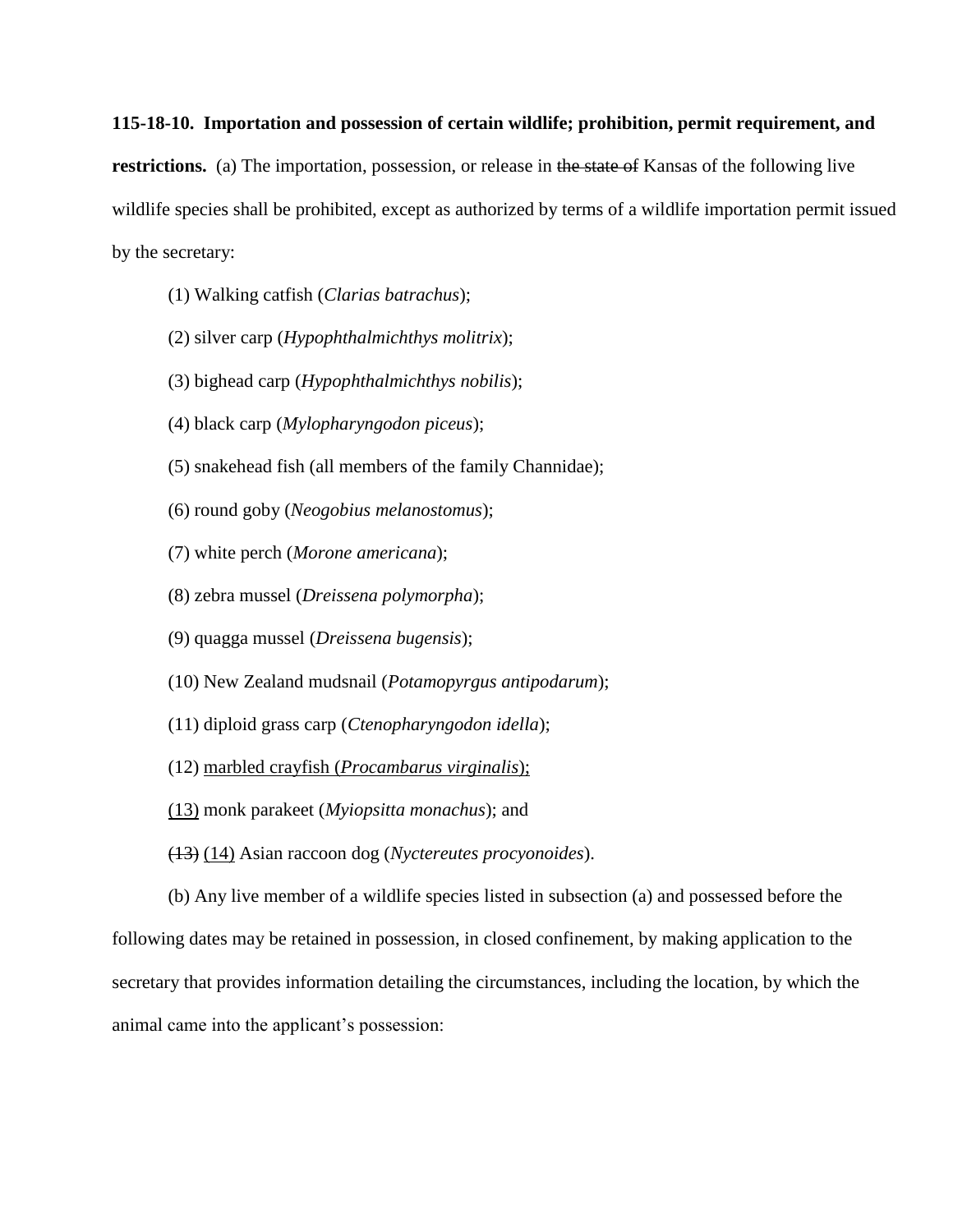(1) February 1, 1978 for fish and bird species other than black carp, snakehead fish, round goby, white perch, zebra mussel, quagga mussel, New Zealand mudsnail, and diploid grass carp;

(2) February 1, 1986 for mammal species;

(3) October 1, 2000 for black carp;

(4) May 1, 2003 for snakehead fish;

(5) August 1, 2004 for round goby, quagga mussel, and zebra mussel;

(6) May 15, 2005 for New Zealand mudsnail;

(7) February 15, 2007 for white perch; and

(8) January 1, 2008 for diploid grass carp.; and

(9) January 30, 2019 for marbled crayfish.

The manner in which the animal is to be used shall be identified in the application.

(c) Wildlife importation permits for the importation or possession of live members of the wildlife species listed in subsection (a) may be issued by the secretary for experimental, scientific, display, or other purposes subject to any conditions and restrictions contained or referenced in a wildlife importation permit.

(d) Each individual desiring to import or possess live members of the wildlife species listed in subsection (a) shall apply to the secretary for a wildlife importation permit. The application shall be submitted on forms provided by the department and shall contain the following information:

(1) The name, address, and telephone number of applicant;

(2) the wildlife species to be imported or possessed and the number of wildlife involved;

(3) the purpose or purposes for importation or possession;